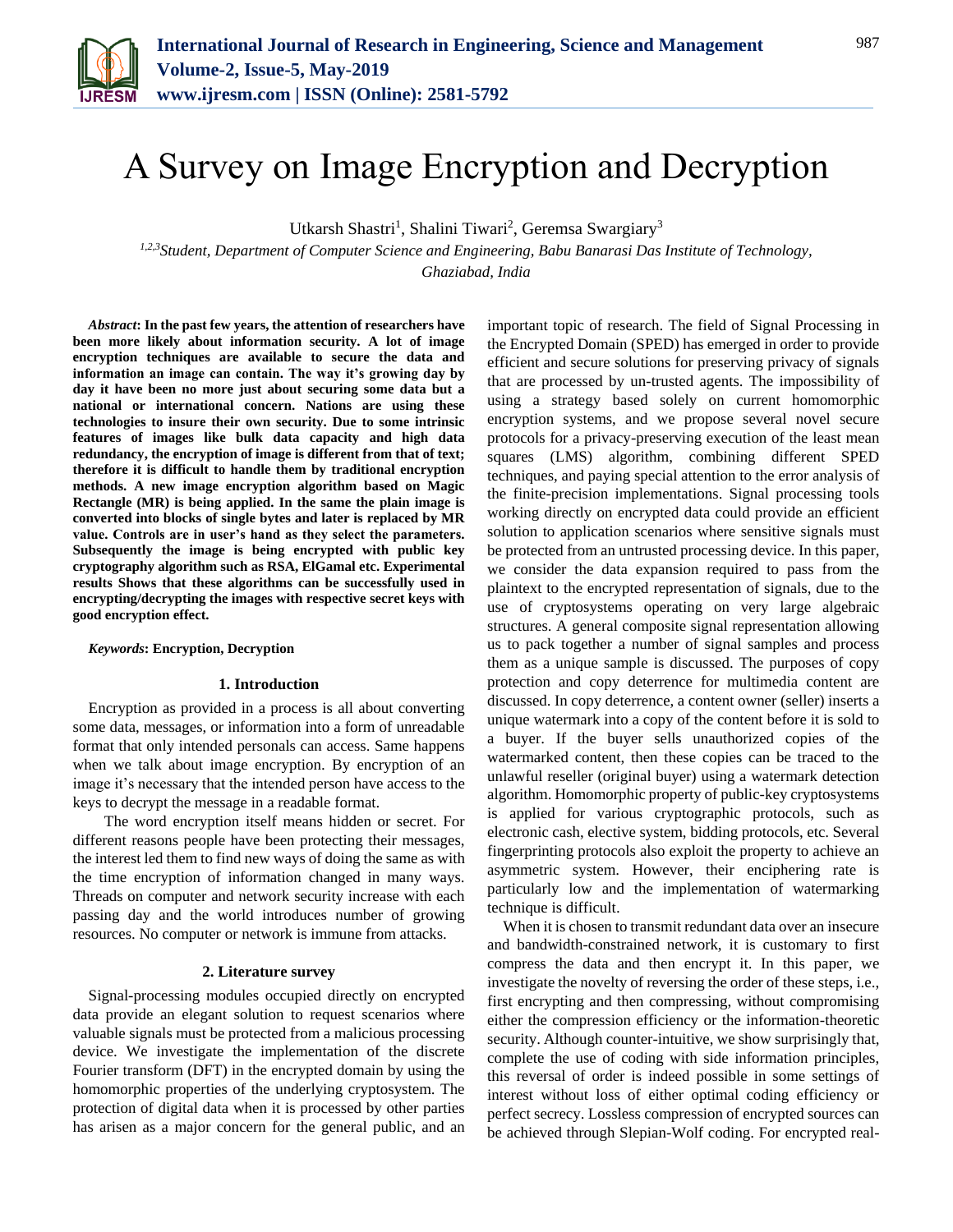

world sources, such as images, the key to increase the compression efficiency is how the source dependency is exploited. Approaches in the literature that make use of Markov properties in the Slepian-Wolf decoder do not work well for grayscale images. In this correspondence, a resolution progressive compression scheme which compresses an encrypted image progressively in resolution, such that the decoder can observe a low-resolution version of the image, study local data based on it, and use the statistics to decode the next resolve level.

## *A. Existing system and challenges*

Adaptive filtering can be implemented in the encrypted domain based on the homomorphism properties of a cryptosystem and a composite signal representation method can be used to reduce the size of encrypted data and computation complexity. In joint encryption and data hiding, a part of significant data of a plain signal is encrypted for content protection, and the remaining data are used to carry the additional message for copyright protection. With some buyer–seller protocols, the fingerprint data are embedded into an encrypted version of digital multimedia to ensure that the seller cannot know the buyer's watermarked version while the buyer cannot obtain the original product.

- The pixel positions are shuffled and the pixel values are not masked in the encryption phase.
- We used to reduce the size of encrypted data and computation complexity.

## **3. Materials and methods**

## *A. Proposed System*

A series of pseudorandom (is an algorithm for generating a sequence of numbers that approximates the properties of random numbers) numbers derived from a secret key are used to encrypt the original pixel values. After decomposing the encrypted data into a sub image and several data sets with a multiple-resolution construction, an encoder quantizes the sub image and the Hadamard coefficients of each data set to effectively reduce the data amount. Then, the quantized sub image and coefficients are regarded as a set of bit streams. When having the encoded bit streams and the secret key, a decoder can first obtain an approximate image by decrypting the quantized sub image and then reconstructing the detailed content using the quantized coefficients with the aid of spatial correlation in natural images. Because of the hierarchical coding mechanism, the principal original content with higher resolution can be reconstructed when more bit streams are received.

## *B. Advantages*

 A channel provider without the knowledge of a cryptographic key and original content may tend to reduce the data amount due to the limited channel resource.

 The original gray image is encrypted by pixel permutation.

#### **4. Result and discussion**

The application generates key for the user to create a key (integer number) that will be served as the secret key for both encryption and decryption. The warning alerts the user if key generation by system failed due to unforeseen circumstances.

### *A. Advantages*

- Pixels are converted to bits.
- No attacker can tamper the contents
- Completely unreadable by human
- Pixel values are masked.
- Image content is not altered during the process The images are encrypted so that except the licensed user nobody can distribute or sell the image and also prevents from modification of the image. For example academic websites have figures related to study. So encryption of those images prevents from distribution. The images are secured to maintain confidentiality of important data. For example photos of terrorists should not be available to the public, While uploading and downloading images from sites the images are encrypted to prevent from being manipulated by any third party. Because personal images are always prone to attack by malicious users. The encryption of image prevents users from sharing the pictures from one media to another. For example to prevent the stills of yet to release films might be encrypted to prevent from distribution. In web pages that contain sensitive data, images have to be encrypted. Secret or confidential information has to be shared with a wide variety of people who cannot be predicted, and who may occur singly, or in groups. If a hacker tries to save the contents the contents of the image should become unreadable. Since employee data may include his and his family photos it is important to keep them in encrypted format. So that it benefits the employee as well as the organization. Photos of the recent events or sensitive news may be distributed or be stolen by other sites. So images may be kept encrypted in such scenarios.

#### **5. Conclusion**

This paper has proposed a novel scheme of scalable coding for encrypted images. The original image is encrypted by modulo-256 addition with pseudorandom numbers, and the encoded bit streams are made up of a quantized encrypted sub image and the quantized remainders of Hadamard coefficients. The produced output was bit streams. At the receiver side, while the sub image is decrypted to produce an approximate image, the quantized data of Hadamard coefficients can provide more detailed information for image reconstruction. Since the bit